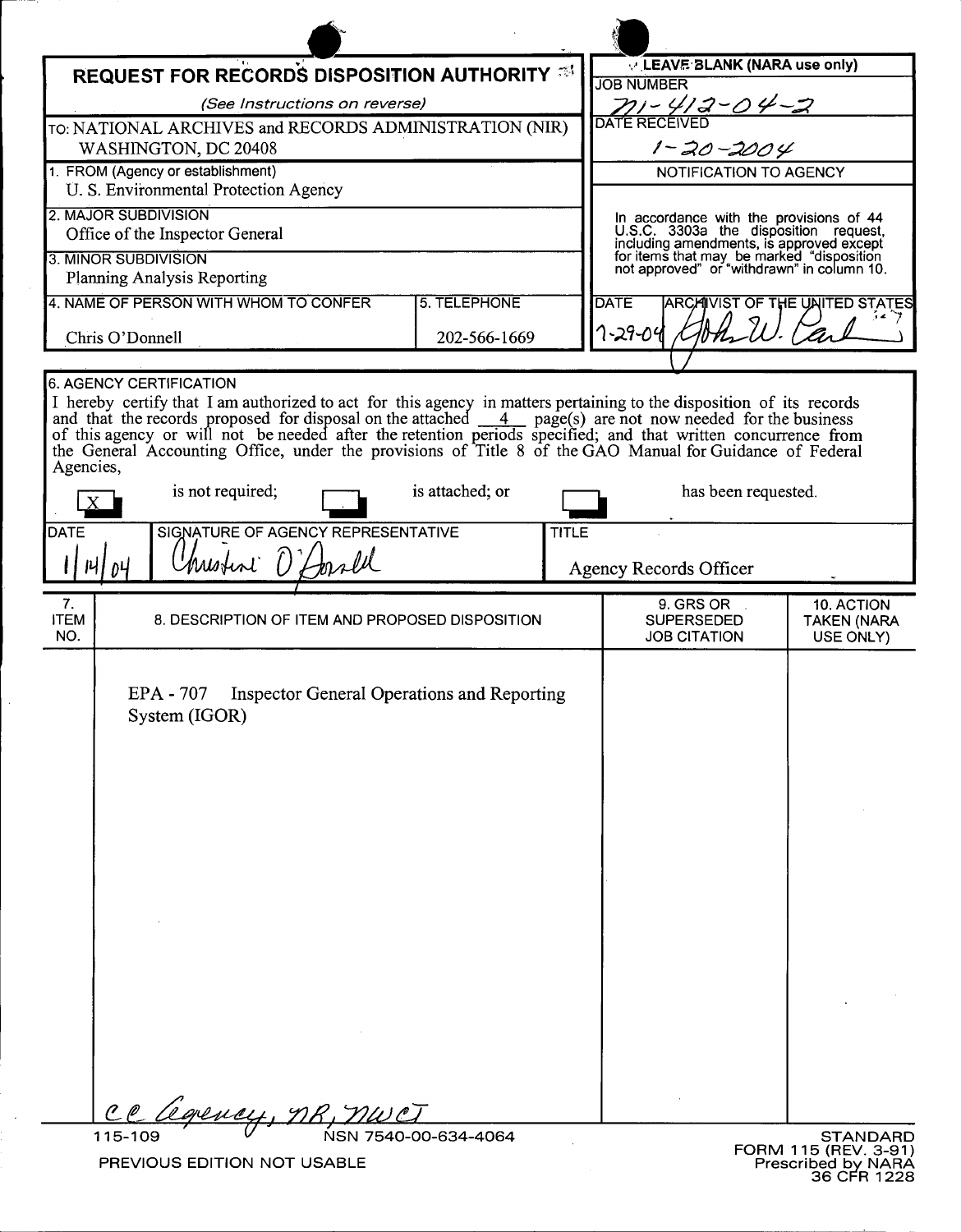# **EPA Records Schedule 707**

**Status:** Final, 02/21/2007

**Title:** Inspector General Operations and Reporting System (IGOR)

**Program:** Inspector General

**Applicability:** Agency-wide

**Function:** 301-093 - Program Monitoring

# **NARA Disposal Authority:**

This schedule authorizes the disposition of the record copy in any media (media neutral), excluding any records already in electronic form. Records designated for permanent retention must be transferred to the National Archives in accordance with NARA standards at the time of transfer.

•  $N1-412-04-2$ 

# **Description:**

The Inspector General Operations and Reporting System (IGOR) tracks information on the Office of Inspector General's (OIG's) activities such as audits, evaluations, general assignments, investigations and special projects. It assists OIG management with planning and assessment of OIG activities and links those activities to the strategic plan, budget and performance results. The system has three reporting modules: (1) assignment reports; (2) time reports; and (3) semi-annual reports which include information to Congress as required by the Inspector General's Act.

# **Disposition Instructions:**

**Item a:** Electronic software program

- **• Disposable**
- Delete when superseded by routine software program updates and quality assurance check completed, or when no longer needed.

**Item b:** Input

- **• Disposable**
- Follow instructions for EPA 171 Input and Source Records.

## **Item c:** Electronic data

- **• Disposable**
- Maintain individual records up to 2 years after completion of action, then delete.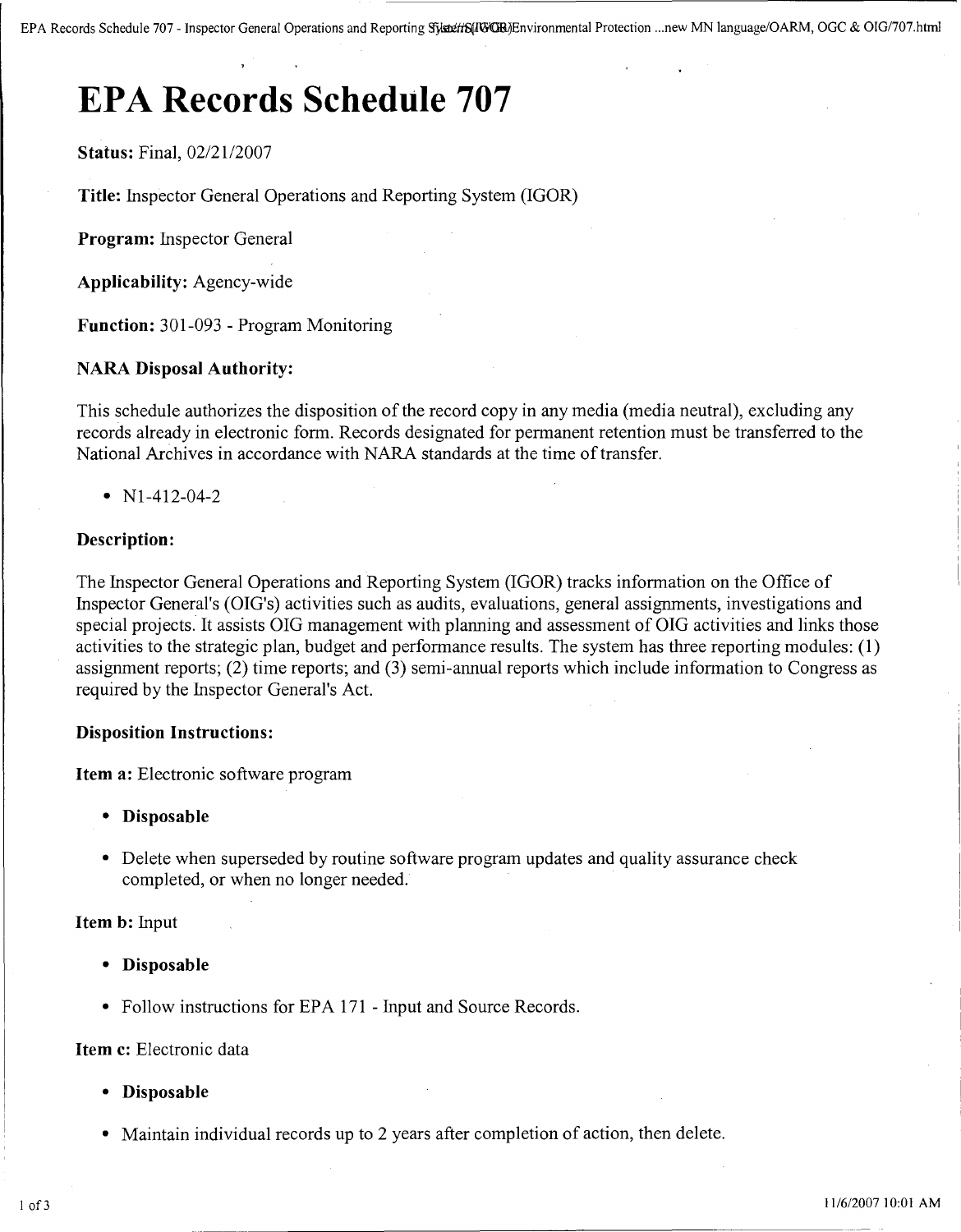**Item d:** Output and reports

- **• Varies**
- File with related records and follow instructions for the related records.

**Item** e: Supporting documentation

- **• Disposable**
- Delete when superseded or obsolete.

#### **Guidance:**

IGOR currently interfaces with the Management Audit Tracking System (MATS), scheduled as EPA 090, and OIG AutoAudit, scheduled as part of EPA 089. It will interface with the PeoplePlus system which will be scheduled as EPA 300. It replaces the following systems:

- Consolidated Index System (CIS) EPA 706
- Prime Audit Tracking System (PATS) EPA 090
- Investigation Tracking System (ITS) EPA 090
- Personnel Security System (PSS) EPA 090
- Suspension and Debarment System (SDS) EPA 089

Records are covered by EPA Privacy Act Systems #40, 41, and 42.

## **Reasons for Disposition:**

IGOR was developed to replace several Y2K noncompliant applications and to assist OIG with management and assessment. The recommended disposition meets program needs.

#### **Custodians:**

Office of Inspector General, Planning Analysis Reporting (PAR)

- **• Contact:** Charles Lewis
- **• Telephone:** 202-566-2645

## **Related Schedules:**

EPA 089, EPA 090, EPA 300, EPA 706

## **Previous NARA Disposal Authority:**

**Entry:** 07/11/2002

**EPA Approval:** *01114/2004*

**NARA Approval:** *07/2912004*